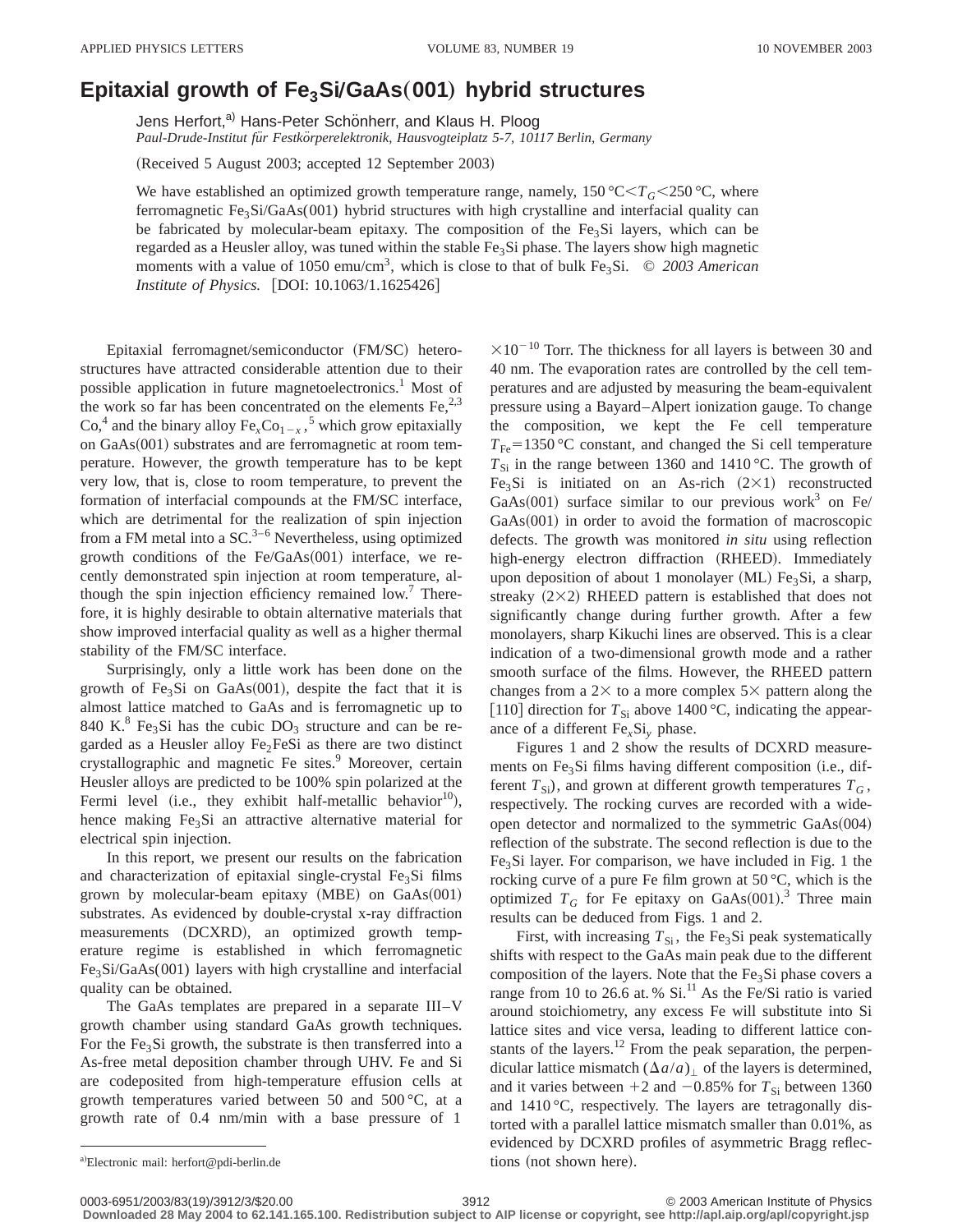

FIG. 1. Semi-logarithmic plots of the normalized intensity of DCXRD rocking curves of various Fe<sub>3</sub>Si/GaAs(001) layers grown at 200 °C dependent on the Si cell temperature  $T_{Si}$ . The bottom curve belongs to a Fe/GaAs(001) layer grown at 50 °C. The curves are normalized to the GaAs $(004)$  reflection of the substrate. The rocking curves are shifted for clarity. The dotted line shows a simulation for  $T_{\text{Si}}=1375 \text{ °C}$ .

Second, both the structural quality and the interface abruptness of the layers first increase with increasing  $T_{\rm Si}$  and then decrease above  $T_{\text{Si}}$ =1400 °C. This becomes evident by the appearance of distinct interference (Pendellosung) fringes up to the fifth order and very narrow  $Fe<sub>3</sub>Si$  peaks. For a qualitative comparison, we have included a simulation of the rocking curve using the Takagi–Taupin formalism for the Fe<sub>3</sub>Si layer with  $T_{\text{Si}}$ =1375 °C.<sup>13</sup> Fit parameters are the lattice mismatch  $(\Delta a/a)$  and the layer thickness *d*, taking into account only the instrumental broadening of the diffractometer. The agreement with the experimental result is excellent, demonstrating high structural perfection as well as abrupt interfaces and very smooth surfaces of the layers. Note that interference fringes were never observed for pure Fe layers, as can be seen in Fig. 1. The full width at halfmaximum for the layer with  $T_{Si} = 1375$  °C is as low as 0.14° compared to 0.39° of a pure Fe layer. The rms surface roughness as determined by atomic force microscopy (AFM) for the layer with  $T_{\text{Si}}=1375 \text{ °C}$  is 4 Å (taken over  $2\times2 \ \mu \text{m}^2$ ). Above  $T_{\text{Si}}$ =1400 °C, the interference fringes disappear and the peaks become much broader, accompanied by larger rms roughnesses  $\geq 10$  Å.

Third, the optimum  $T_G$  to obtain single-crystal epitaxial Fe3Si layers with high structural perfection is found to be between 150 and 250 °C, as can be seen in Fig. 2. For higher  $T_G$ , reactions of the Fe and/or Si with the Ga and/or As, similar to that observed for Fe epitaxy on  $GaAs$ ,<sup>3,6</sup> are very likely to occur. This leads to a gradual disappearance of the lished data in the range between 10 and 30 at. % Si. From<br>Downloaded 28 May 2004 to 62.141.165.100. Redistribution subject to AlP license or copyright, see http



FIG. 2. Semi-logarithmic plots of the normalized intensity of DCXRD rocking curves for various Fe<sub>3</sub>Si/GaAs(001) layers grown at a fixed  $T_{Si}$  of 1375 °C dependent on the growth temperature  $T_G$ . The curves are normalized to the  $GaAs(004)$  reflection of the substrate. The rocking curves are shifted for clarity.

Fe3Si peak, accompanied by a broadening with increasing  $T_G$ . Note that for  $T_G$  around 500 °C, the growth front is no longer two-dimensional, but exhibits a large number of pyramidal-shaped nanocrystals, as evidenced by AFM. To get further inside any interface reactions and/or structural changes at higher  $T_G$ , detailed transmission electron microscopy studies are underway. For lower  $T_G$ , the Fe<sub>3</sub>Si peak again disappears and only a rather broad profile is obtained, although the surface of the layers remains smooth (rms roughness  $\sim$ 4 Å). This is ascribed to an imperfect substitutional ordering and hence, an inhomogeneous composition of the layer due to the much smaller adatom mobility. It is worthwhile mentioning that the optimum  $T_G$  for Fe<sub>3</sub>Si is considerably higher than that for Fe, Co, and  $Fe<sub>x</sub>Co<sub>1-x</sub>$  on GaAs $(001)$ . Hence, Fe<sub>3</sub>Si is much more suitable for device processing steps after epitaxial growth, for which temperature cycling well above room temperature is often required.

An accurate determination of the exact stoichiometry of Fe3Si layers from the DCXRD results is rather difficult due to the rather complex Fe–Si phase diagram and discrepancies in the published data of the relaxed lattice constants  $a_{\text{Fe}_2\text{Si}}$  of the Fe<sub>3</sub>Si phase.<sup>8,9,11,14</sup> In Fig. 3, we have plotted  $a_{\text{Fe-Si}}$  as a function of the Si content and have summarized results from the literature. In order to get an estimate of the composition of our layers, we have applied the following method. First, we calculated  $a_{Fe,Si}$  using  $(\Delta a/a)_{\perp}$  from the DCXRD rocking curves of Fig. 1, taking into account the elastic constants of Fe<sub>3</sub>Si:  $C_{11}$ =219 GPa and  $C_{12}$ =143 GPa.<sup>15</sup> We then placed the values of  $a_{Fe_3Si}$  on the dashed line, which represents the mean value of the previously pub-